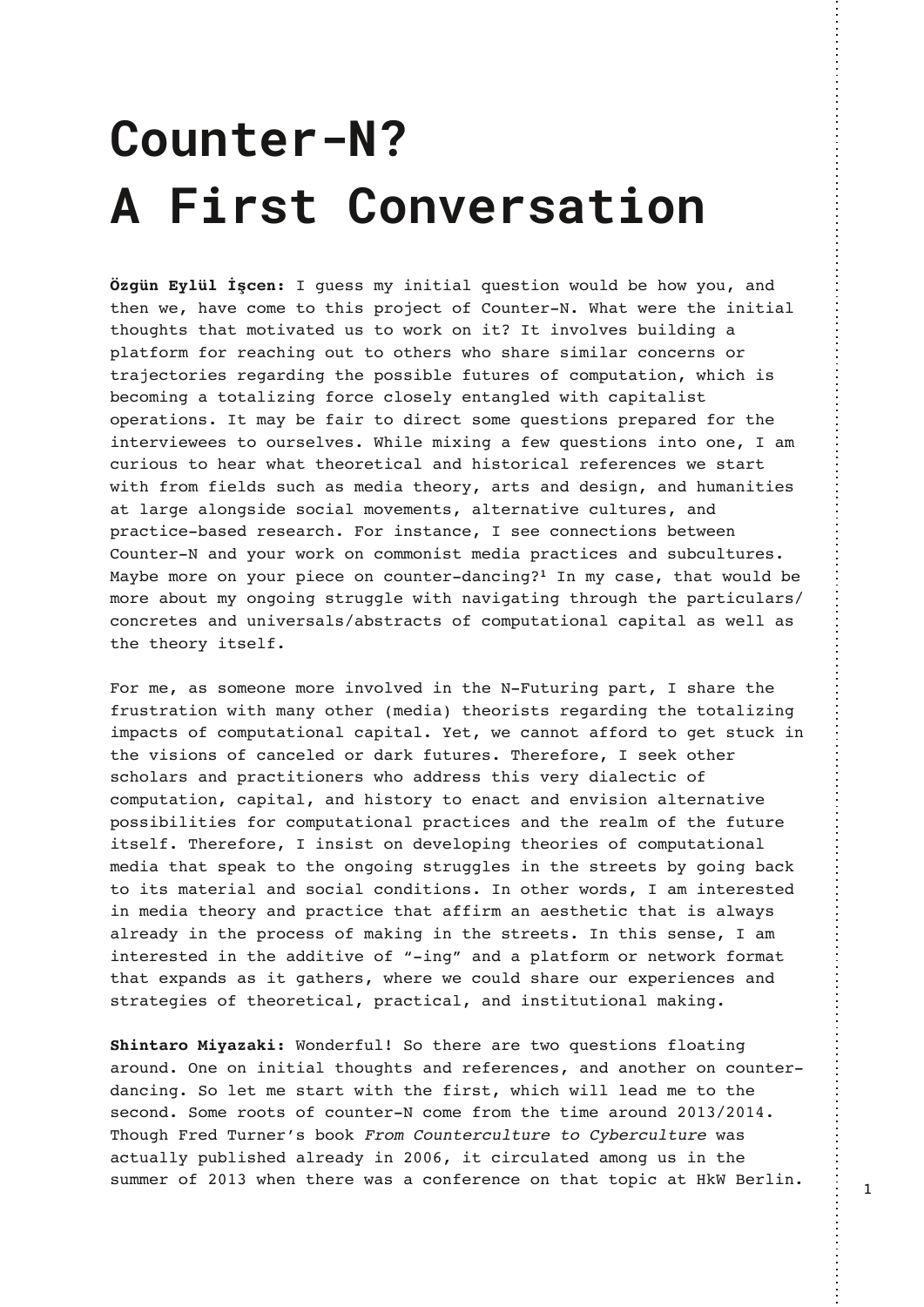This was a time when I was very much interested in the 1960s and psychedelics, etc. and the interweaving of art, design, and cybernetics. These ideas slumbered around until late 2019, when I started to think about counter-raving: that is, raving as a practice of resistance and insurgence linked with rhythms, beats, and techno culture. I tried to connect raving with my earlier work on algorhythms... So I talked about counter-raving (which later became counter-dancing) several times... First in Romania, then for CTM in Berlin and then also in Zurich. In early February 2020 in Berlin, our paths crossed again after we had met in Summer 2018, if I remember correctly. During a conversation over coffee, you mentioned the concept of counter-visuality by Nicholas Mirzoeff, which was formative for me for writing an article on critical modeling I was then planning to finish. So here we have the most important references for Counter-N: counter-visuality, which led me to counteralgorhythmicity.

**Özgün Eylül İşcen:** Can you expand more on your idea of counteralgorhythmicity, especially through its relevance for Counter-N? I think this could offer further context for Counter-N.

**Shintaro Miyazaki:** So counteralgorhythmicity is an alternate condition or state of algorhythmicity. Algorhythmicity**<sup>2</sup>** then is the currently most visible state of algorithm-driven technologies, networks, and systems which frame and condition our everyday lives in the age of techno capitalisms or what McKenzie Wark calls "something worse than capitalism." The term is a sort of visualization of the entanglements of technology with capital focusing on its rhythms, timings, and protocols. It is further, as you might have already guessed, a sort of ironic misspelling, a so-called cacography, of 'algorithm' and 'rhythm.' But the point back then when I proposed it was to look and listen more closely to the rhythms of algorithms and their productivity. Counteralgorhythmicity proposes that there must be different, alternative modes of rhythmicity, unfolding, and dancing which operate not within the dictates of capital, the market, competition, and profit-orientation but in a sort of commons-oriented, solidarity-based way. So Counter-N, then, is a project that allows me to explore such alternatives with new and old allies and companion scholars, artists, designers, activists, etc.

**Özgün Eylül İşcen:** I am also interested in why we have chosen this online format. What are the motivations and implications as such? In short, what are your thoughts on this format and its possible paths?

**Shintaro Miyazaki:** I have chosen the online format since it allows us to expand almost limitlessly and produce/curate a lot of text, which is also accessible. And since we can archive the materials at the data storage infrastructure of HU Berlin, it is well hosted. The interview format allows us to have more than an ephemeral and spontaneous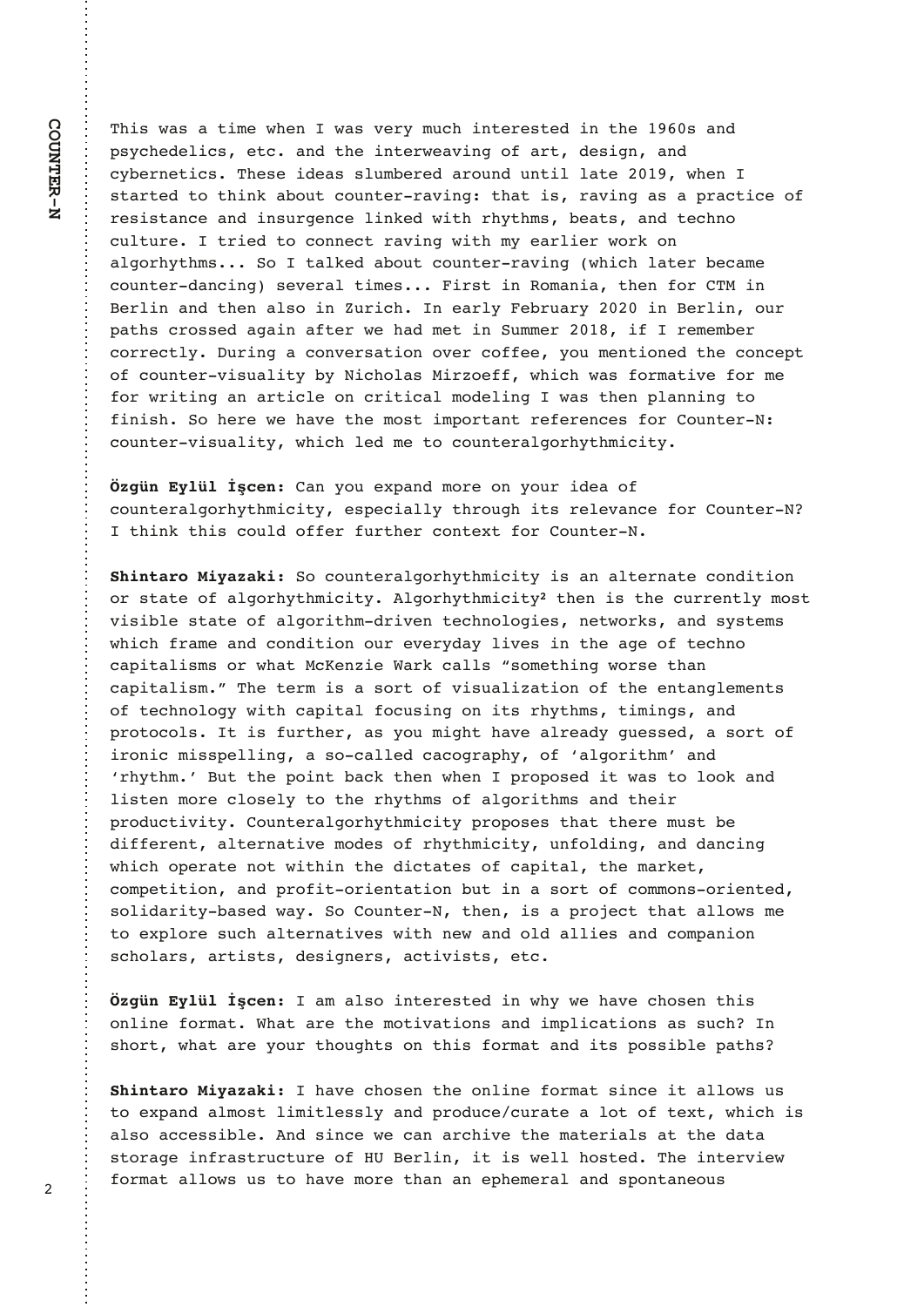conversations via an online video conferencing system. In addition, the barrier to taking part is lower for this than a lengthy text contribution. So, let me ask you a question: You said that you are interested in a theory of computational media that speaks to the struggles of the streets. I think that resonates a lot with my idea of counter-dancing, so what would be the most important parts of such a theory?

**Özgün Eylül İşcen:** Thank you for asking this question. I see your question as a chance to think about some overlapping gestures or themes in our works, through which we ended up collaborating. First, as you have done, I will start with some specific anecdotes that led me to the question of media theory attending to the streets. Then, I will continue with some theoretical references that helped me navigate this endeavor.

First, I would like to refer to my experience from a few years ago as a PhD student based in the United States, writing a dissertation on media theory and arts in the context of the so-called 'Middle East.' Given the novelty and urgency of the issue, emergent digital publics, such as the Arab uprisings of the 2010s, constituted a popular theme in media studies departments with their emancipatory potentials. At the same time, one of the dominant streams of research was the critique of platform capitalism and its capturing of our cognitive abilities, affects, and futures as new frontiers (which could be related to the following trajectory of such uprisings in the region and beyond, too). I learned a lot from these analyses, which are unexpectedly useful for overcoming the culturalist readings of various themes related to the region. Yet, this gesture also exposed the technodeterministic tone and thus the limits of either interpretation. More importantly, their shortcomings marked the necessity of situating computational media within the geopolitical context and the ongoing violence of colonial powers and oligarchic regimes integral to capitalist operations.**<sup>3</sup>**

In this regard, the critical work on infrastructure, logistics, and labor (e.g., Laleh Khalili, Orit Halpern, Ned Rossiter, Nick Dyer-Witherford), and "recursive colonialism" (e.g., the Critical Computation Bureau with Luciana Parisi, Ezekiel Dixon-Román, Tiziana Terranova, Oana Pârvan, and Brian D'Aquino) have helped navigate the historical, material, and social conditions of computational media. Our attention to complex histories and contexts complicates the monolithic, deterministic projections of technology that offer a pessimistic image of the future. I think we cannot afford this image, not that it is inaccurate. It is because we need to attune ourselves to the ongoing struggles of communities around the world that still struggle to navigate the existing cultural politics of space, time, technology, and image. In this regard, I am interested in media theory and attending to material, social, and symbolic infrastructures—or the surround beyond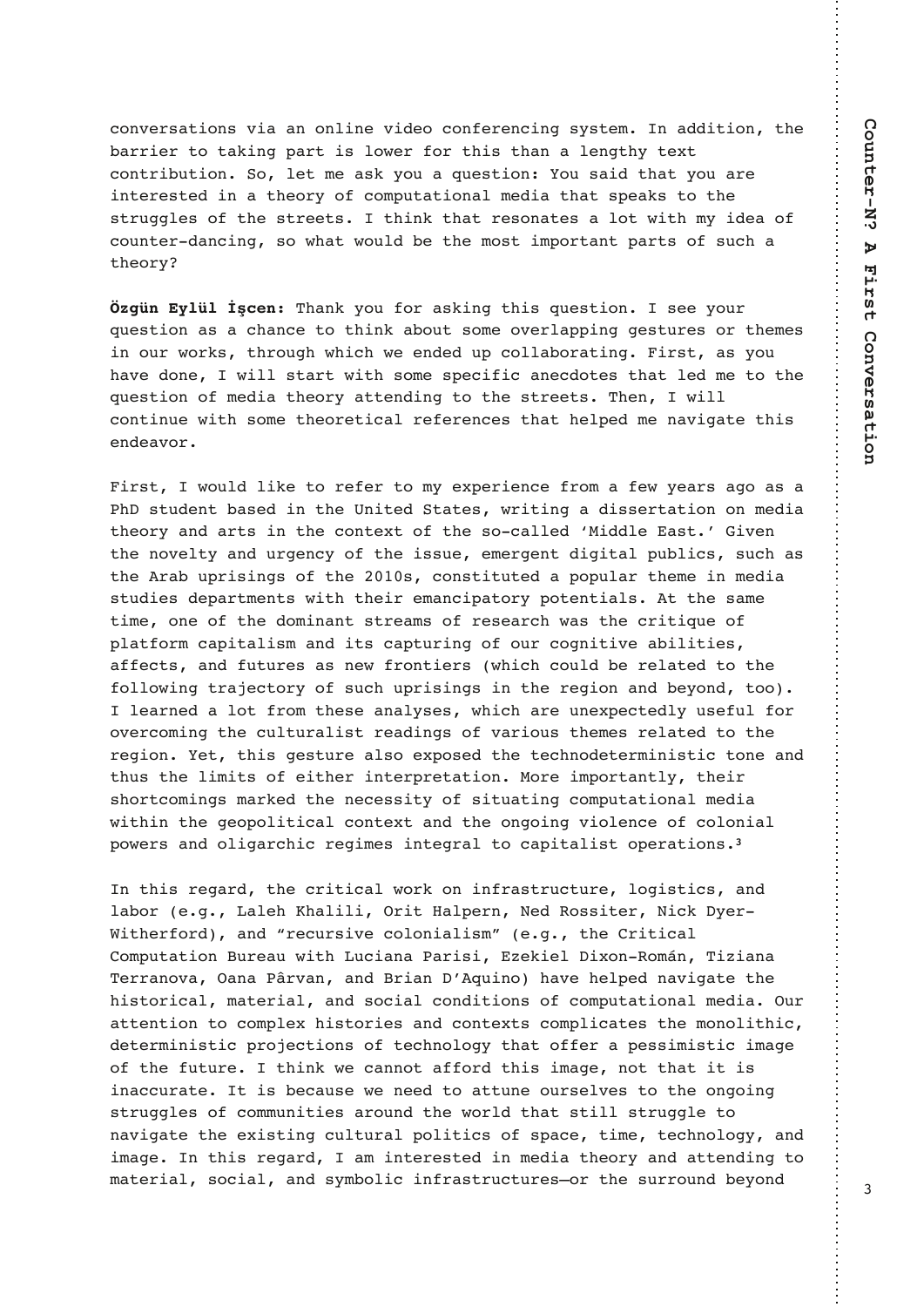the level of the interface, in Jonathan Beller's terms.**<sup>4</sup>** Only then we can bring the questions of context and history back into the discussion. For instance, I often refer to Ariella Aïsha Azoulay's idea of a political ontology of a medium (e.g., photography), while she still leaves room for struggle where civil imaginations (could) arise.**<sup>5</sup>** This way, we can reclaim the radical potential of a given medium despite the fact it is always already an imperial apparatus.

Likewise, as you mentioned, Mirzoeff's conception of counter-visuality**<sup>6</sup>** has been important for my work, especially regarding my rethinking of Fredric Jameson's geopolitical aesthetic and the accompanying practice of cognitive mapping.**<sup>7</sup>** For Mirzoeff, counter-visuality is never merely about seeing but claiming a political collectivity that contests the violent transformation of our relationship to history and the current reality.

Furthermore, I draw upon the works of Kodwo Eshun (and the Otolith Group in collaboration with Anjalika Sagar) that think through counter futures within the context of Afrofuturism.**<sup>8</sup>** They demonstrate how to reclaim the right to the future via the detour of fragmented pasts/ archives as a means of bringing the present closer to its desired state that is not there (yet)—which also seems to be in line with Azoulay's recent work on potential history. On the other hand, we have already observed that ethnofuturisms are not necessarily emancipatory, as we see in the examples of Sinofuturism or Gulf Futurism. In that sense, Jussi Parikka's article on "Middle East and Other Futurisms"**<sup>9</sup>** was encouraging for me as a media theorist drawing upon similar contexts, references, and concerns while writing about artistic practices as a part of theorizing.

Furthermore, Aimee Bahng's idea of migrant futures has been helpful for me in highlighting how dispossessed populations navigate and contest the hegemonic speculations of what we call finance or techno-capitalism at messy sites where it hits the ground. We can build migrant futures only on the axis of organized efforts from the below. For instance, I build upon various scholars working on extractive capitalism (I cannot track how many descriptors I have put in front of capitalism so far) to contextualize the high-tech, profit-driven spectacles of Dubai as manifestations of class hierarchies in the region and beyond. Indeed, Dubai's achievement as a regional power within the global network of logistics has risen with the coupling of automation technology with a repressive labor regime, which relies on the systematic exploitation of non-citizen labor via the Kafala (sponsorship) system.**<sup>10</sup>** This is a site of struggle for contesting and inverting the very mechanisms underlying platform capitalism today. Indeed, while I am writing these lines, multiple strikes of delivery and warehouse workers are happening in Turkey and are gaining victories with their demands for wage raises.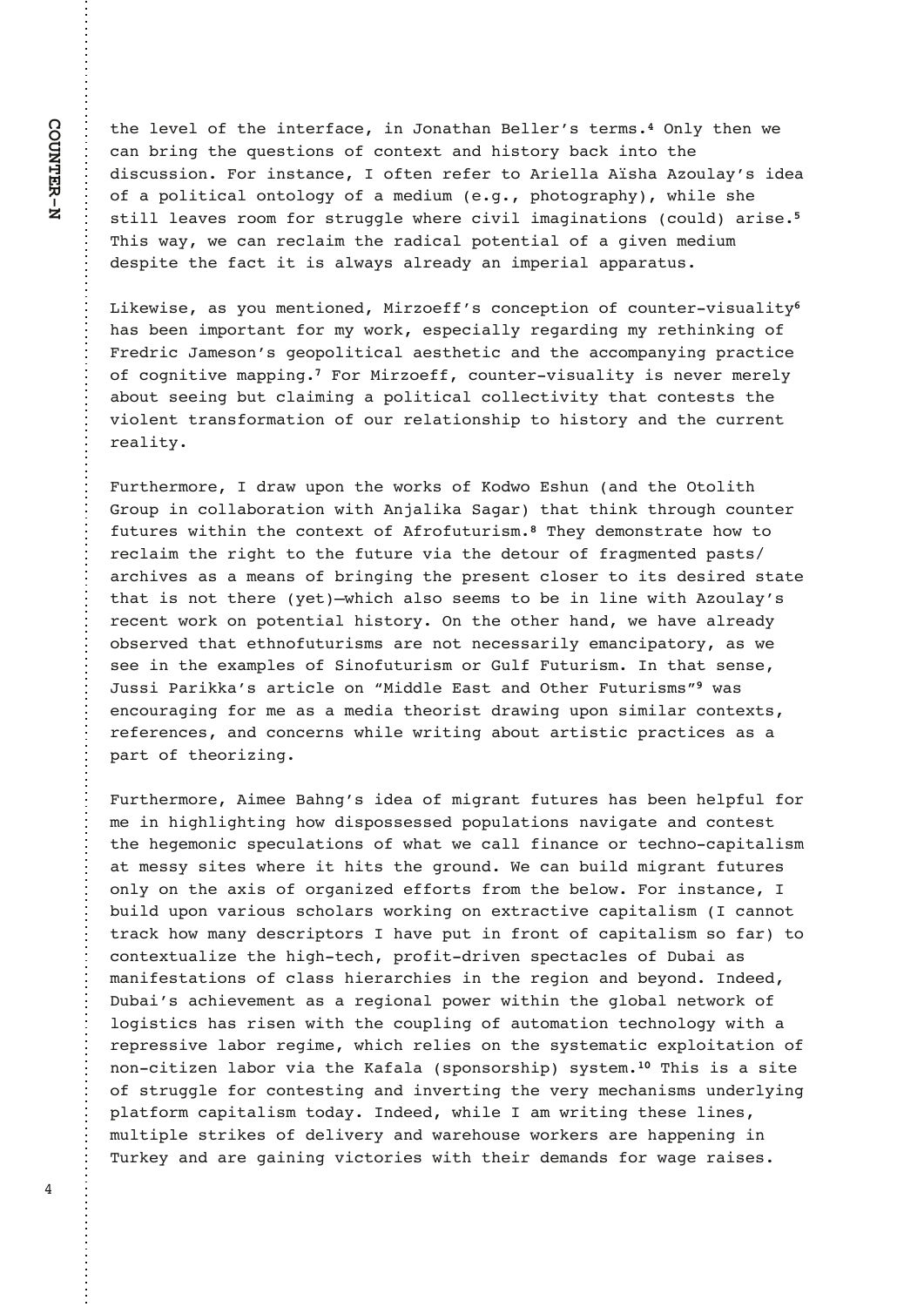Given the entanglements of computational capital and the politics of futurity (whether predictive algorithms or apocalyptic futures), even though N-Futuring is a sub-category of Counter-N, I started to feel that there is less distinction than we, or at least me, had thought at the beginning of this project. What do you think?

**Shintaro Miyazaki:** Sure, not at all. I imagine N-futuring on the same conceptual level as N-computing and both are linked to Counter-N as variants or, to be more specific, as Counter-Futuring and Counter-Computing, right? That is sort of the relational architecture of our little project.

**Özgün Eylül İşcen:** As we are completing our first few interviews now, how do you see the conversations going? What are the things that seem to work well for you?

**Shintaro Miyazaki:** The conversations sometimes are really quickly done, sometimes they extend over weeks, so it depends on who we are collaborating with. It requires a bit of patience and emailing, but I am very optimistic and we are just at the beginning. Once we have the first contributions to a term, we should also collect conversations that comment on these first attempts. I think broad ideas such as decolonial computing deserve many iterations and variants. I am dreaming that our tree-like structure will soon become more a sort of rhizome or even a mycelium.

Let me follow up on the references you mentioned, especially Ariella Azoulay and Aimee Bahng. Could you unfold here a bit of what is important for you about their work?

**Özgün Eylül İşcen:** Even though their research is very different, what fascinates me is their gesture at the possibility of intervention, a site of struggle while navigating through it in very concrete terms. They shift our focus to the fact that capital (or capitalist modernity) as totality never constitutes a full circle and neither does its captures.

Of course, Azoulay's work is more about material and visual cultures, such as photography and the archive. For instance, she argues that the imperial regime of visuality (e.g., the gaze) shaped the development of photography as a medium, which constitutes its political ontology. Similarly, we could locate the logic of computation historically before the invention of computers. Here, the focus is on the earlier history of colonialism and slavery, which renders the historical formation of 'information' as violent and as capital due to their overlapping trajectories. Drawing upon Simone Browne's great book Dark Matters, Beller argues that "the technologies of racialization and enslavement were at once horrific technologies of capitalist production, bent as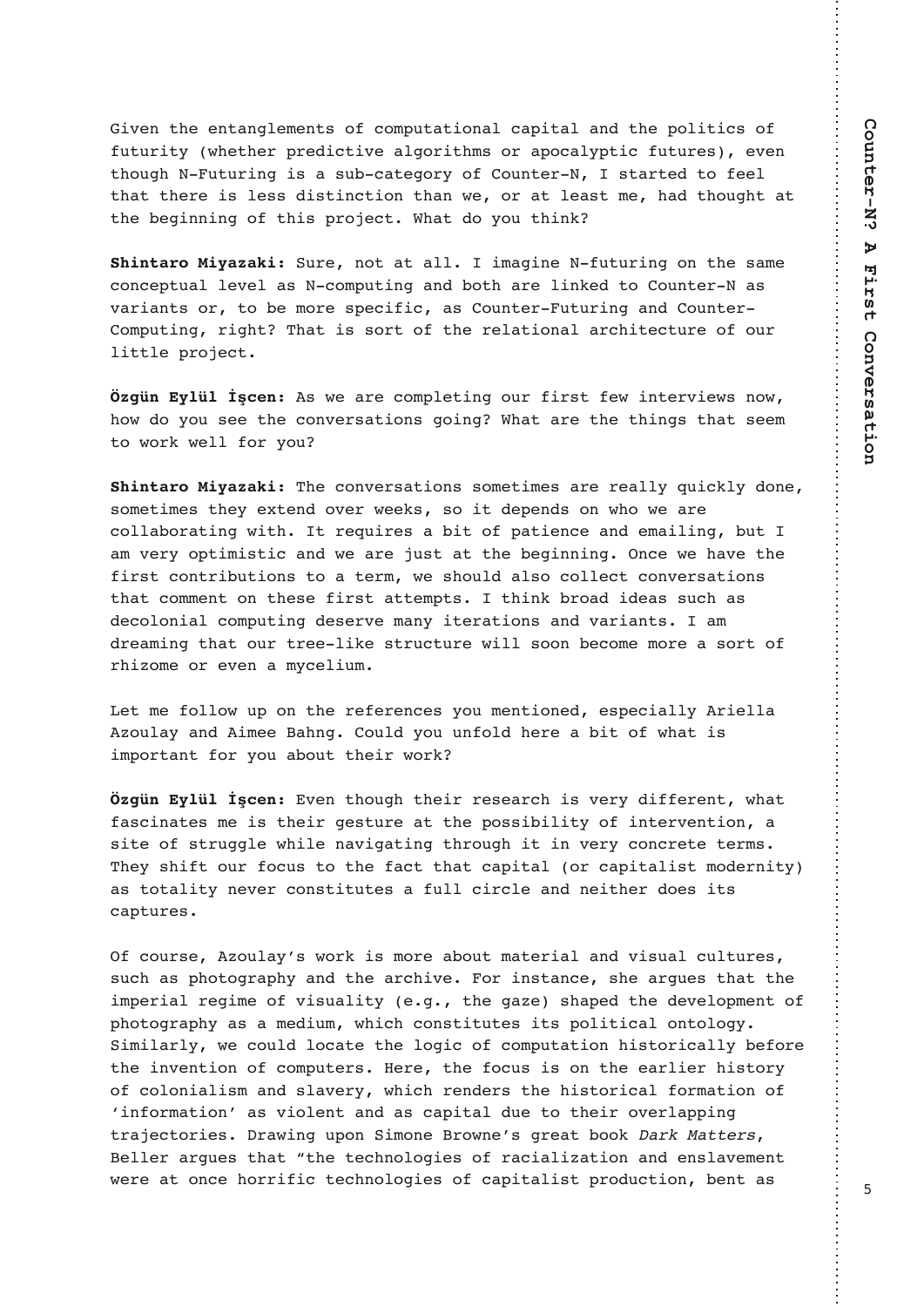they were on the violent conversion of people into objectified beings and processes, and also the precursors to current technologies."**<sup>11</sup>**

Despite its political ontological as such, photography (or the computer) has also engendered a political space for encounter and visibility, as people take, look at, and distribute photographs and reimagine their everyday life through these practices. In that sense, Azoulay offers a theory of apparatus that leaves room for openness that comes from its very sociality despite its programmatic nature (as Vilém Flusser would say). Yet, this openness of the apparatus is not an unbound realm, which even becomes a surface or vehicle to reflect on its very conditions. In this sense, Counter-N also involves unlearning these programmed, repressive mechanisms that are not merely technical but also social, aesthetic, economic, and political. Azoulay ultimately calls it "unlearning imperialism,"**<sup>12</sup>** which could be relevant to the gesture of countering or commoning. Therefore, Azoulay's emphasis on the historicity of the medium affirms its dialectical nature rather than foreclosing its potentiality for a political will and agenda. In other words, the apparatus cannot be reduced to the logic (whether colonial, national, or commercial) that has dominated its operationalization as such. (This is also how I ended up bringing Jameson and Azoulay into an unexpected dialogue in my work.)

Here, we can return to Bahng's connecting the abstracting processes of financialization and datafication to their material and social conditions (bodies, borders). These are sites where not only imperial, neoliberal violence takes place but also where a resistance to it builds up. In this sense, Bahng highlights that we need to reclaim —which is to say, decolonize—the realm of speculation, too, where world-making becomes future-making and vice versa. This idea of intervening in human labor and sociality speaks to the Marxist and feminist emphasis on social reproduction. Such relationality derives from capital's dependence on its multiple outsides, such as human labor and natural resources. The 'outsides' do not mean the outside but the constitutive part of the (capitalist) system itself that still cannot be reduced to its logic, such as the social hierarchies predicated on the intersecting histories of colonialism, racism, and patriarchy.**<sup>13</sup>** Yet, as Anna Tsing argues, capital operates through frictions at its frontiers (due to material conditions, cultural encounters) that not only maintain but also have the capacity to disrupt it.**<sup>14</sup>**

Ultimately, both Azoulay and Bahng offer examples of doing theory while attending to the streets. They invest in praxis that is collective and persistent yet emergent. Azoulay's idea of civil imagination could be relevant to your idea of commoning, too. This gesture overall is apparent in our efforts for Counter-N, as well.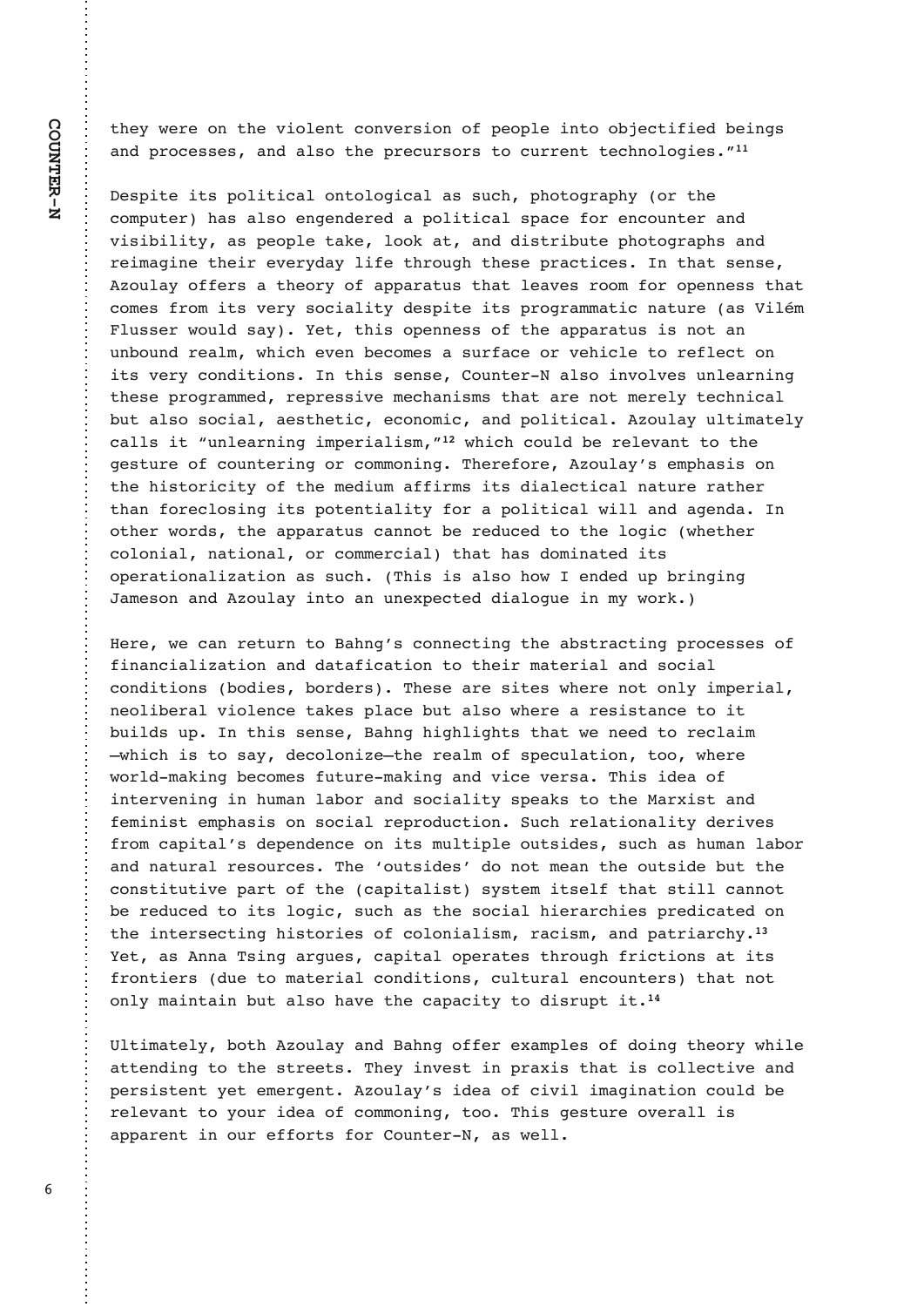1@911:0C5@44;C-4:31:0?@41<>12-/1-:0?@->@?@41.;;7C45/4 @45:725@?@41?<5>5@;2;A:@1>"

M\*4-@2;88;C?9534@.1/;:?501>10-O?@->@1>->/45B1P;2-@@19<@?@; 59-35:152:;@@411:0;2/-<5@-85?9@41:-:-8@1>:-@5B1@;5@.EC-E ;2@4;?1C4;9-E25:0@419?18B1?95>105:/-<5@-85?9;>05?<8-/10.E 5@.A@C4;/;:@5:A1@;?<1/A8-@1.1E;:05@?8;35/?\*4-@4-B1  $-$ ??19.810 41>1 5? - <>;95?/A;A? ?1@;2 /A8@A>-8 @ID@?;2@1: <-5>10 5: C-E?@4-@45348534@-@1:?5;:.1@C11:2;>@A:1@1885:35:@41?1>B5/1;2 /-<5@-85?9-:0953>-:@2A@A>1?@4-@0->1@;59-35:1-C;>80.1E;:0 5@N

:E;@41>/;:/8A05:3>19->7?-?C1->131@@5:3>1-0E@;?4->1@4125>?@ 21C5:@1>B51C?C5@4@418->31>-A051:/1-8?;@45:7@4-@C1/;A80 >1281/@2>;9@591@;@591;:4;C@45:3?->13;5:3-?:1C=A1?@5;:?-:0  $>1281/$   $\circledcirc$ ; : ? / ; 91 A<

";@45:7E;A2;>9A8-@101B1>E@45:3B1>E -01=A-@18E-99A/48;;75:32;>C->0@;?115:34;C@45?1B;8B1?-:0 A:2;80?

W ! 4CDI O<MJ! . DT<U<FD> ! • \$JPI O@M#%<I >DI B• • ! DI ! " M>CDO@>OPM@ <I ?! / <OPMDI B! " AA<DMN>! @€!.DCT@" I!<I?! - P?B@M ) JQ@NO<?O!" #DMFC@PN@M!XVXV••! WZ\_^[] •! <u>COOKN•[©©?JD€JMB©](https://doi.org/10.1515/9783035622164-023 )</u>

WEW W © 1 ^ YVY[ \ XXW\ Z±VXY!

X ! 4CDI O<MJ! . DT<U<FD• ! • " GBJMCTOCHD>N• ! " ! %DAAM<>ODQ@! " KKMJ<>C! AJM! 6I ?@MNO<I ?DI B! \$JHKPO<ODJI • • ! DI ! 5C@! 3JPOG@?B@! \$JHK<I DJI ! OJ! . @?D<! 4OP?D@N! <I ?! %DBDO<G! ) PH<I DOD@N• ! WNO! @?€! " / @R! : JMF, ! - JI ?JI • ! 3JPOG@'B@ ! XVW•• ! XZY^ Z\_€!

Y ! 4@@:<GNJ!. DMDT<H!" JPM<BC!! 1<PG<! \$C<FM<Q<MOOT€! • \* I AM<NOMP>OPM@N! JA! &HKDM@ 5JR<M?N! <! \$MDOD><G! ( @JKJGDOD>N! JA! . @?D<! <I ?! \* I AJMH<ODJI ! 4OP?D@N• • ! . @?D<• ! \$PGOPM@! ¸ ! 4J>D@OT! Y^ • ! I J€! Z• ! XVW\ • ! [ [ \_‡[ ] [ €!

!Z ! +JI <OC<I ! #@GG@M• ! 5C@! . @NN<B@! DN! . PM?@M• ! 4P=NOM<O@N! JA! \$JHKPO<ODJI <G! \$<KDO<G! " - JI ?JI • ! 1GPOJ! 1M@NN• ! XVW^ • €! !

! " MD@GG<! " DNC<! " W PG<T• ! 5C@ \$DQDG! \$JI OM<>O! JA! 1CJOJBM<KCT! " / @R! : JMF• ! ; JI @ #JJFN• ! XVV^ • €! !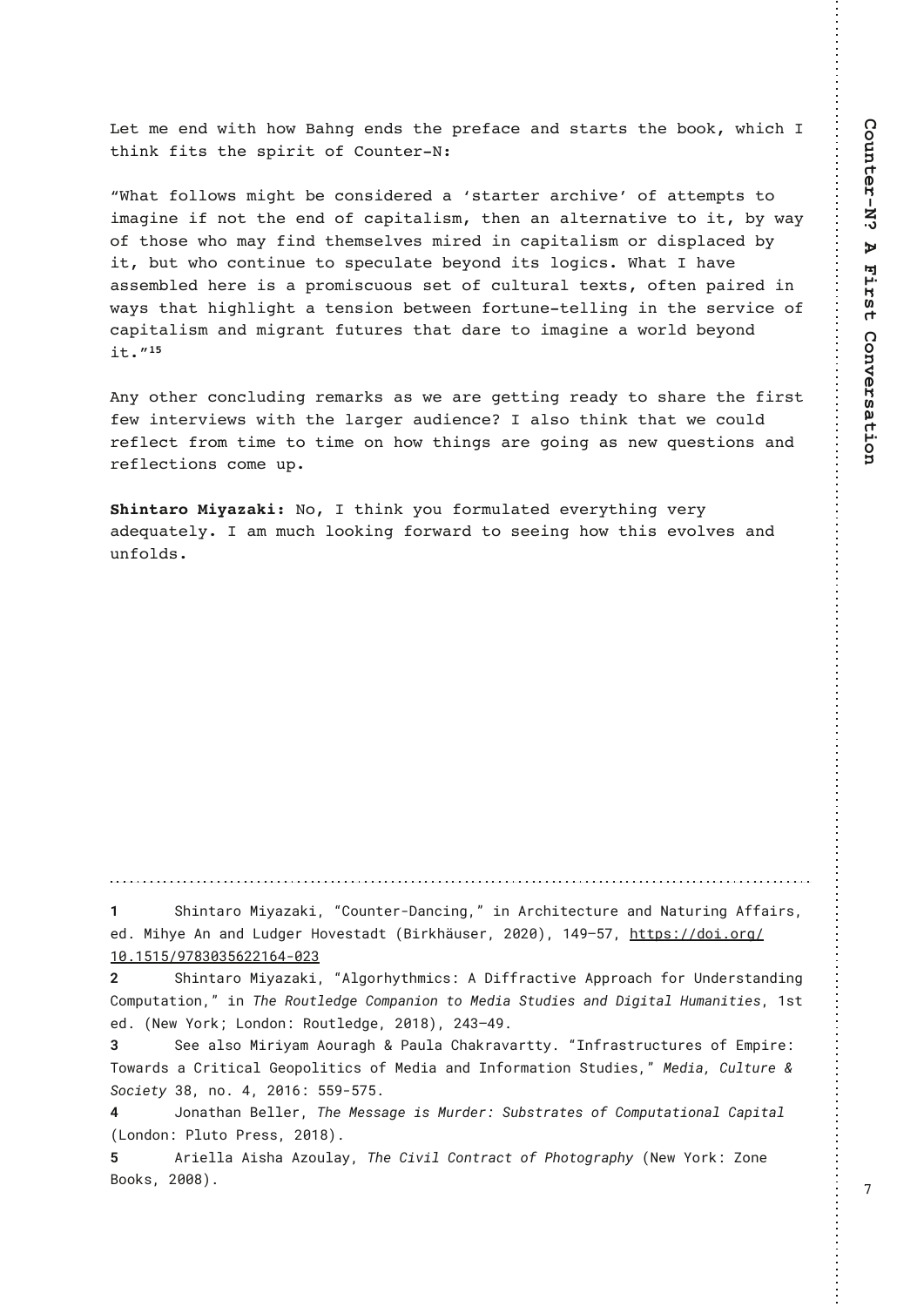! / DOCJG<N', DMU@AA . ! 5C@ 3DBOC! Q!! - JJF . ! "! \$JPIO@ACDNQJMT! JA! 7DNP<GDOT! " %PMC<H .!  $\sqrt{11}$ %PF@ 61 DQ@MDOT! 1M@NN ·! XVWW €!!

! 'M@'MD>! +<H@NI • ! • \$JBIDODQ@. <KKDI B• • ! DI ! . <MSDNH! <I ?! OC@ \*IO@MKM@O<ODJI ! JA!  $\mathbf{L}$ \$PGOPM@!@?€!\$<MT!/@GNJI!<I?!-<RM@>@(MJNN=@MB.I"\$C<HK<DBI.I6|DQ@MDOT!JA!\*GGDIJDN! 1M@N\P!W^^+P!YZ|^Y\VE!4@@<G\J!'M@?MD>!+<H@NJIP!5C@(@JKJGDOD><G"@ACC@DD>P!\$DI@H<! <1?! 4K<>@DI! OC@8JMG?! 4TNO@HE!"#GJJHDIBOJI •!\*I?D<I <! 6IDQ@MDOT! 1M@NN•! W\_X•€!

!, J?RJ! & NCPI •! • 'PMOC@M \$JIND?@W<ODJIN! JA! "AMJAPOPMDNH • •! \$3 •! 5C@ / @R!  $\Lambda$ \$@}O@ID<G3@D@RIY•!IJEIX•!"4PHH@MXVVY••!X^|^YVX•!OOOKN•@@?JDEJMB©WWEWYIY@ **I >M€XVVY€VVXW** 

! + PNND! 1<MDFF<! • . D?? G@ &<NO! <! ?! 0 OC@M 'POPMDNHN•! \* H<BDI <MT! 5 @HKJM<GDOD@N! DI!  $\mathbf{L}$ \$JIO@HKJM<MT!"MO!<I?!7DNP<G!\$PGOPM@E\*Ó\$PGOPM@!5C@IMT!<I?!\$MDODLP@[\_\*!IJ\*W"XVW\*\*Ó! ZV^ [^€! COOKN•©©? JDEJMB©WVEWV^V©WZ]Y[ ]^ZEXVW] EWZWVZY

! 3<A@@A!; D<?<C ! . 5M<I NKJMO! \* I AM<NOMP>OPM@ . ! - JBDNOD>N! DI ! OC@ . <FDI B! JA! %P=<D!  $W$ \*I> €. ! \*IO @M<ODJI<GI+JPM<GIJA! 6M=<I!<I?! 3 @BDJI<GI3 @N@<M>>@<DIJEX... !XVW...! WX`W\_]€! COOKN CC? JDEJ NBCWWWWWCWZ\^+XZX] EWX[ ] V!!!!

!#@GG@M ! 5C@ . @NKB@DN! . PM?@M ! WYZ‡WYE ! 4@@ <GNJ! 4DHJI @ #MJRI @ !%<MF! . <OO@MN+ ! **VWV** 01 ! 0 2 4 PMQ @ D G J A! # G < > FI @ N > ! " % PM C < H · ! % PF @ 61 DQ @ ANDOT! 1 M @ N N ! X V W . + €!

WK ! " MD@GG<! " DNC<! " W PG<T\* ! 1JO@ OD<G! ) DNQJMT\* ! 61 G@<M DIB! \*HK@MD<GDNH! " - JI?JI \* ! 7@MJ•! XVW • €!!

! 4< | ? M ! . @ U L < ? Ne ! < | ? ! # M@ O (@ DGN I . ! 5 C @ 1 J GDOD > NI J A I O K @ A COLI IN ! & S > < O < O DI B ! **WY** \$JIO@HKJMKMT!\$<KDO<GDNH>!"%PMC<H+!%PF@6IDQ@MDOT!1M@NN+!XVW\_•€!

! " I I <! 5NDI B •! • 4PKKGT! \$C<DI N! <I ?! OC@ ) PH<I ! \$J I ?DODJ I ⊕ ! 3@ CDI FDI B! . <MSDNH! XW ! WZ I J€! X+ ! XVV^• ! WZ^^ W \ €! 4@@ <GNJ! " I I <! 5NDI B• ! ' MD>CDJI • ! " I ! &CCI JBMkKCT! JA! ( GJ=<GI  $$JII @CDJI!"1MD>@QJI~!1MD>@QJI!61 DQ@NDDTI1M@N\'! XXVZ•E!!$ 

! #<CIB•!. DBM<I Q ' POPM@N•! SDE!! W